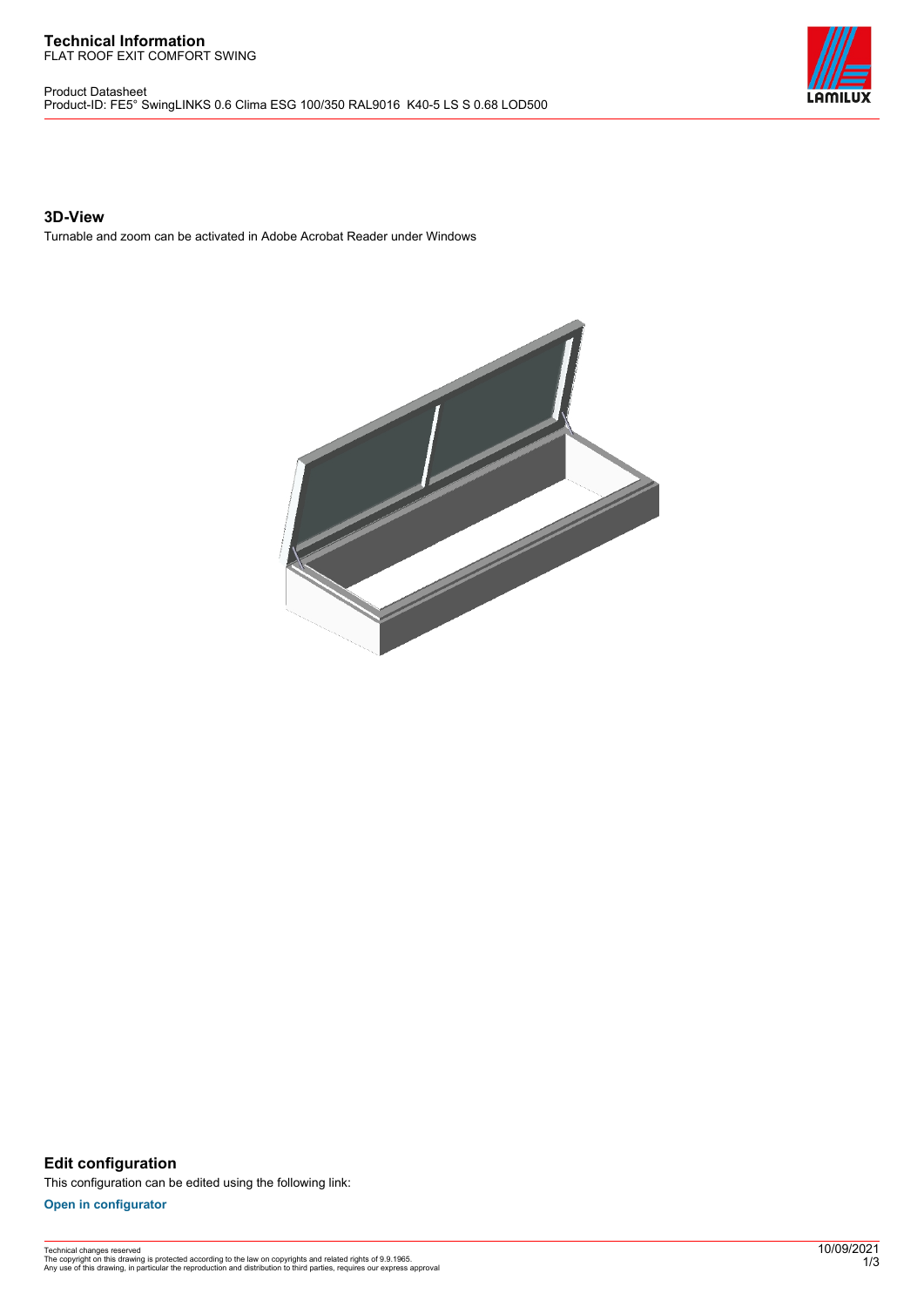Product Datasheet Product-ID: FE5° SwingLINKS 0.6 Clima ESG 100/350 RAL9016 K40-5 LS S 0.68 LOD500



# **Product Features**

| <b>Attribute</b>                                                                                            | <b>Value</b>                                                             |
|-------------------------------------------------------------------------------------------------------------|--------------------------------------------------------------------------|
| FLAT ROOF EXIT COMFORT SWING                                                                                |                                                                          |
| product ID                                                                                                  | FE5° SwingLINKS 0.6 Clima ESG 100/350 RAL9016 K40-<br>5 LS S 0.68 LOD500 |
| level of detail                                                                                             | <b>LOD 500</b>                                                           |
|                                                                                                             | lower LOD value = simplified selection and reduced                       |
|                                                                                                             | geometry                                                                 |
| show upper part open                                                                                        | yes                                                                      |
| <b>UPPER PART</b>                                                                                           |                                                                          |
| open side                                                                                                   | left open                                                                |
| order size, top roof edge size (OKD) [cm]                                                                   | 100 / 350                                                                |
| emergency power supply                                                                                      | no                                                                       |
| note!                                                                                                       | Emergency power supply for second escape route, no<br>SHEV!              |
| glazing                                                                                                     |                                                                          |
| type of glazing                                                                                             | heat insulant glass                                                      |
| transparency                                                                                                | clear                                                                    |
| alarm loop                                                                                                  | no                                                                       |
| shading                                                                                                     | no                                                                       |
| color selection                                                                                             |                                                                          |
| colour assignment outside                                                                                   | selection                                                                |
| colour range                                                                                                | standard (RAL 9016)                                                      |
| internal colour deviant                                                                                     | no                                                                       |
| <b>DRIVE</b>                                                                                                |                                                                          |
| type of drive                                                                                               | 24 V                                                                     |
| YOUR CONFIGURATION HAS THE FOLLOWING QUALITIES                                                              |                                                                          |
| OKD length                                                                                                  | 350 cm                                                                   |
| <b>OKD</b> width                                                                                            | 100 cm                                                                   |
| voltage                                                                                                     | 24 V                                                                     |
| thermal transition Ug                                                                                       | ca. 0.6 W/(m <sup>2</sup> K)                                             |
| noise insulation level Rw,p                                                                                 | ca. 39 dB                                                                |
| light transmission T                                                                                        | ca. 72 %                                                                 |
| energy transmission g                                                                                       | ca. 51 %                                                                 |
| snow load                                                                                                   | 0.68 kN/m <sup>2</sup> (assumption and basis of interpretation)          |
| product standard                                                                                            | EN 1873-2                                                                |
| fall-through protection                                                                                     | fall-through proof (according to GS BAU 18)                              |
| construction material class upstand                                                                         | E (according to EN 13501-1)                                              |
| construction material class glazing                                                                         | A1 (according to EN 13501-1)                                             |
| hail resistance class                                                                                       | HW5 (according to VKF standard)                                          |
| NOTE! After checking the local conditions, the design of the glazing and the drive may have to be adjusted. |                                                                          |